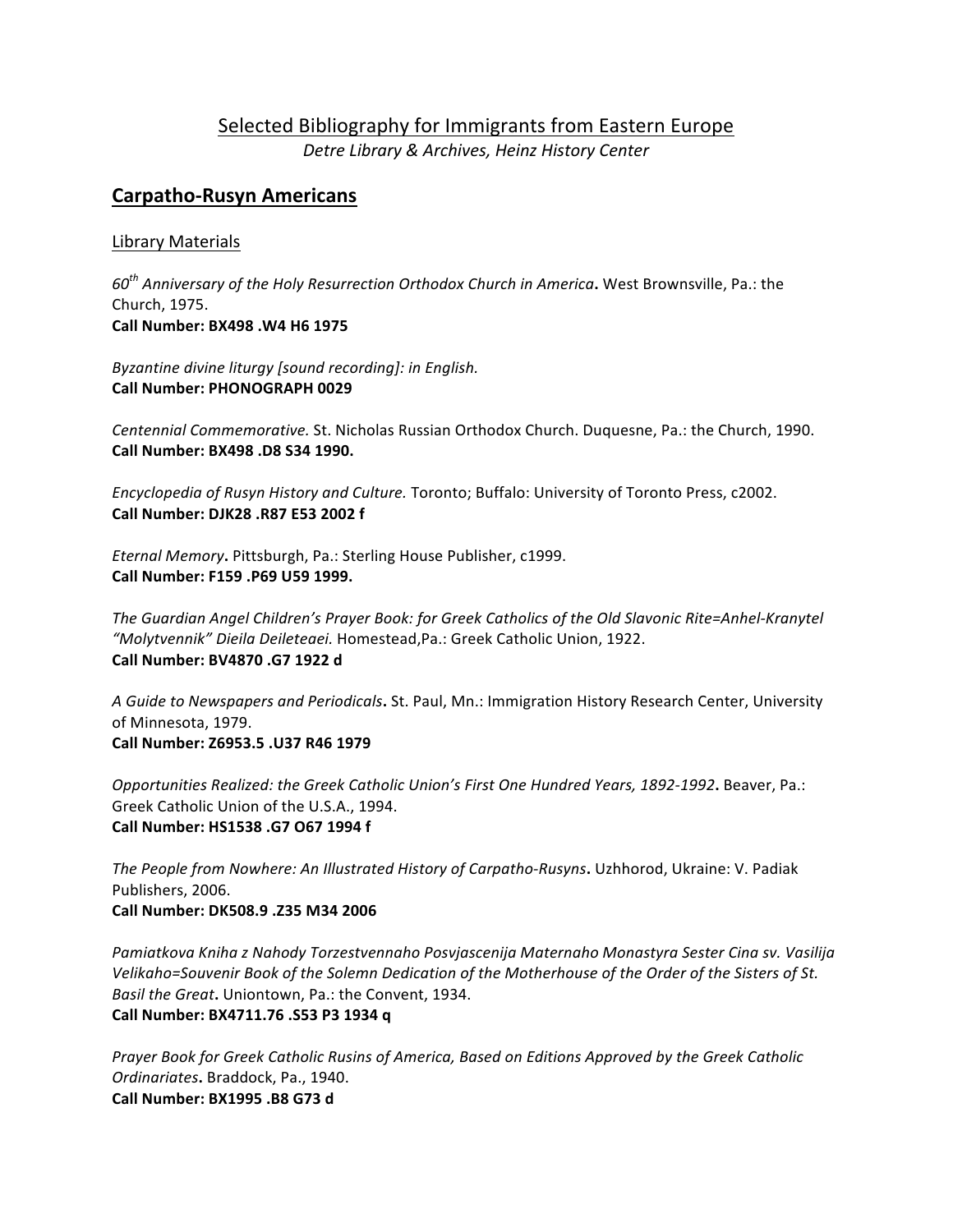# Articles appearing in Western Pennsylvania History Magazine/Pittsburgh History Magazine

Ciotola, Nicholas P. **"**The Darkest Month: Coal Mining Disasters of December 1907**"**. The Western Pennsylvania History Magazine, Volume 90, Number 4, Winter 2007.

McCullough, David M. "Director's Gallery: The Case for Pittsburgh". Pittsburgh History Magazine, vol. 74 no. 2, Summer 1991.

## Archival Collections

# **Carpatho-Rusyn primer printed in Pittsburgh, 1920**. **Call Number: 1995.0069**

#### **Carpatho-Rusyn Society records and photographs 1903-2002**.

Carpatho-Rusyn Society records and photographs contains bound materials, newsprint, and photographs pertaining to the history of the Carpatho-Rusyn ethnic group in Western Pennsylvania as well as the Carpatho-Rusyn Society activities. The bound material includes Byzantine Catholic prayer books in an unknown Slavic language and magazines published by the Greek Catholic Union. Among the paper materials are pamphlets, fliers, and programs for Carpatho-Rusyn cultural events, including those sponsored by the Carpatho-Rusyn Society. The collection also features newspapers published by Greek Catholic organizations and photographs of Carpatho-Rusyn groups.

#### **Call Number: MSS 0796**

Finding aid: http://digital.library.pitt.edu/cgi-bin/f/findaid/findaid-idx?c=hswpead;cc=hswpead;rgn=m ain;view=text;didno=US-QQS-mss796

#### **Clippings related to Gregory Zatkovich and Albert Parlak. Call Number: 1996.0103**

## Greek Catholic and Carpatho-Russian materials documenting the Hobor, Burdnak and Koval families of Johnstown, Pa. **Call Number: 1996.0149**

#### Greek Catholic Union records [manuscript] 1903-1992 1931-1933.

Records consist of ledgers, correspondence, membership applications, medical examination records, and other sundry items documenting the Union's activities.

#### **Call Number: MSS 0264**

Finding aid: http://digital.library.pitt.edu/cgi-bin/f/findaid/findaid-idx?c=hswpead;cc=hswpead;rgn=m ain;view=text;didno=US-QQS-MSS264

# **Margaret Petkanich Talpash oral history and Kennywood Carpatho-Russian Day booklet from 1994. Call Number: 1994.0231**

**Poloka, Jack.**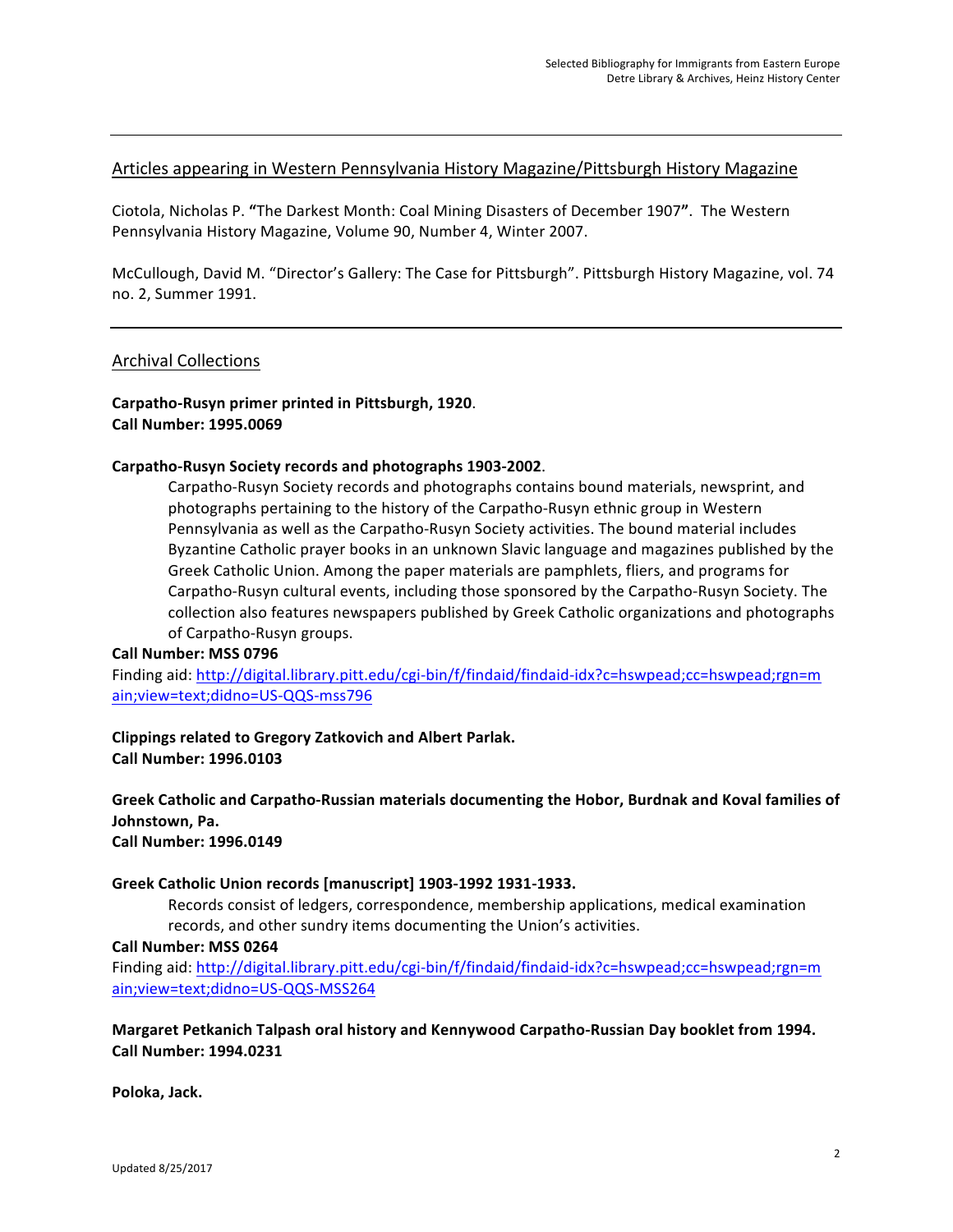**Call Number: Obituary Files.**

Program for the Slavjane Folk ensemble, 1994. **Call Number: 1994.0081**

Zatkovich and Ash family research papers, 1992, includes materials on Gregory I. Zatkovich, the first governor the Carpatho-Rusyns after uniting with Czechoslovakia. **Call Number: 2003.0024**

**Koshute family photographs. Call Number: 1996.0096**

# **Czech Americans**

# Library Materials

*Cherished Czech Recipes***.** Iowa City, IA: Penfield Press, c1988. **Call Number: TX723.5 .C9 M3 1988 d**

*Czech and Slovak Touches: Recipes, History, Travel, Folk Arts*. Iowa City, IA: Penfield Press, c1999. **Call Number: TX723.5 .C9 M378 1999**

*Czech and Slovak Periodical Press Outside Czechoslovakia: The History and Status as of January 1962.* Washington: Czechoslovak Society of Arts and Sciences in America, 1962. **Call Number: PN355 .C95 N4 q** 

*The Czech Community of Allegheny City*. Pittsburgh: Allegheny City Society, [2002]. **Call Number: F160 .C9 C2 2002**

*Czechs in America, 1633-1977: A Chronology & Fact Book. Dobbs Ferry, NY: Oceana Publications, 1978.* **Call Number: E184 .B67 C998** 

Deejiny eceske loutkove hry do roku 1945. Praha: Divadelni ustav, 1983. **Call Number: PN1978 .C9 B48 1983 long**

Jezis moja radost: Modlitebna kniha pre katolickych, krest'anov, ktori si milosta Boz iu ziskata, nabozne zita a jednuc spaseni byta chceju / Sostavil a vydal Ján Vlossák. Vimperk, NY: J. Steinbrenner [1896]. **Call Number: BX2125 .C9 V5 d**

Padesat let eceskeho tisku v Americe od vydani "Slowana amerikanskeho" v Racine, dne I. ledna 1860 do *I* .ledna 1910. S doplenky do zaecatku 1911. napsal Tomas eCapek. New York: "Bank of Europe" [etc.] 1911.

**Call Number: Z6953.3 .B67 C2**

Pamatnik vydany k oslavee padesatileteho trvani teelocviecne jednoty Sokol v New Yorku, 1867-1917. New York: Nakl. Jednoty, 1917.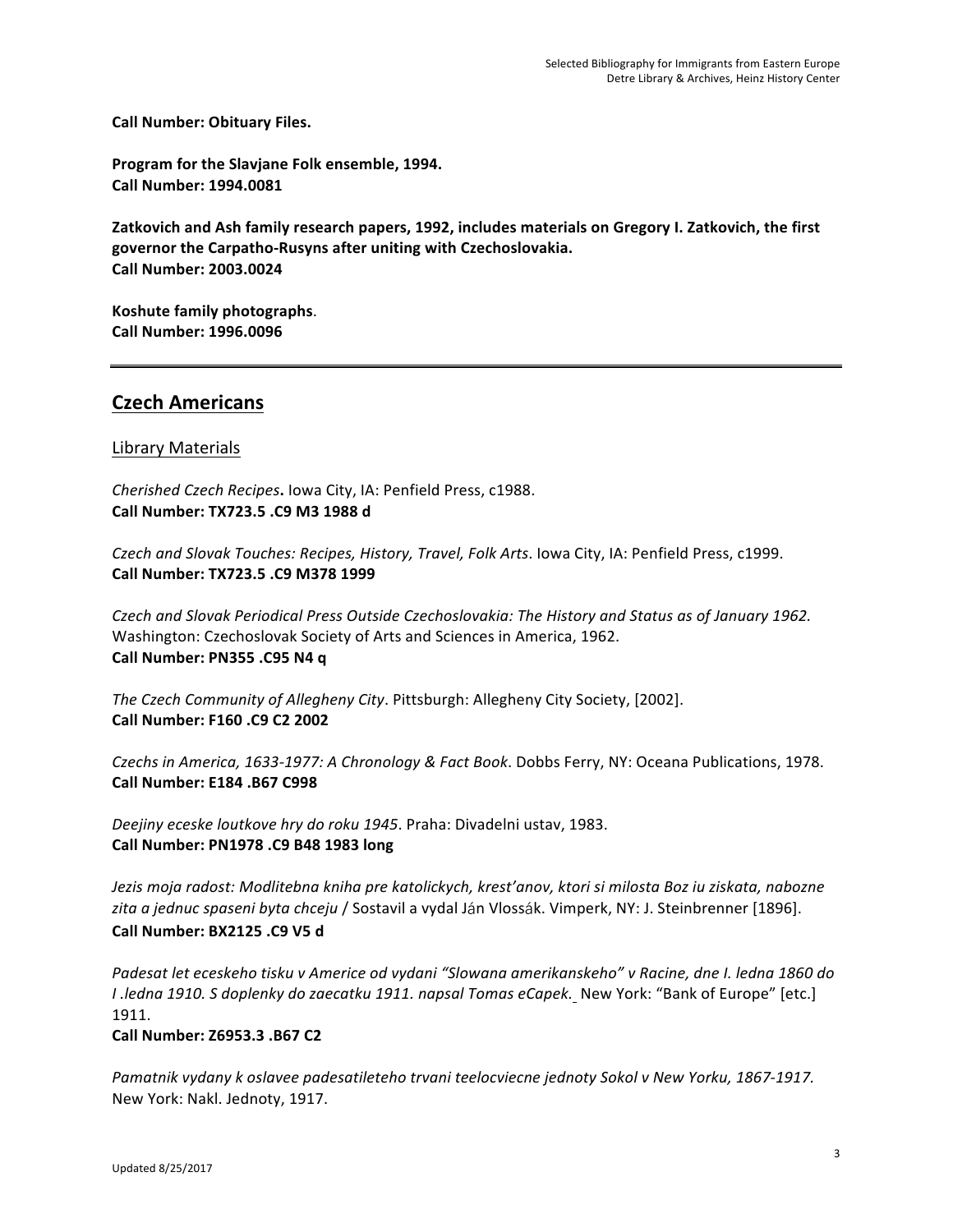## **Call Number: GV224 .N7 P36 1917**

*Panorama:* A Historical Review of Czechs and Slovaks in the United States of America. Cicero, IL: Czechoslovak National Council of America [1970]. **Call Number: E184 .B67 P35 q** 

*Roecenka: Yearbook of the Czechoslovak Genealogical Society International.* St. Paul, MN: The Society, c1993- .

**Call Number: SERIAL**

*To* Reap a Bountiful Harvest. Iowa City, IA: Rudi Pub., c1993. **Call Number: F596.3 .B67 K67 c1993.**

# Articles appearing in Western Pennsylvania History Magazine/Pittsburgh History Magazine

Grinnell, David. "L & A Treasures: The Pittsburgh Agreement; Czecho-Slovak Agreement". Western Pennsylvania History, Volume 90, Number 4, Winter 2007.

Keyes, William. "'We Were -- and Shall Be:' Puppetry and Czecho-Slovak Politics, 1860-1990". Pittsburgh History, Volume 75, Number 2, Summer 1992.

Miner, Curt. "Biography: The Uncommon Valor of Michael Strank ". Western Pennsylvania History, Volume 83, Number 1, Spring 2000.

# Archival Collections

## Getting family papers 1908-1991.

The papers include correspondence, financial materials, newspaper clippings, journal articles and reports.

The Getting family was a Slovak family who worked to preserve their culture and promote the idea of a Czechoslovakian nation. Milan Alexander Getting served as editor for Slovensky Sokol and helped found several fraternal lodges. His son was involved with the nationality rooms at the University of Pittsburgh.

## **Call Number: MSS 0186**

Finding aid: http://digital.library.pitt.edu/cgi-bin/f/findaid/findaid-idx?c=hswpead;cc=hswpead;rgn=m ain;view=text;didno=US-QQS-MSS186

# **Getting family papers - additions Call Number: 1996.0140 Call Number: 2001.0198 Call Number: 2012.0080**

These materials include identification cards for various family members, educational booklets, Bellevue High School 1955 class reunion materials, Girl Scout badge book, and a photograph album of Slovak/Czech dress.

## **Call Number: 2013.0144**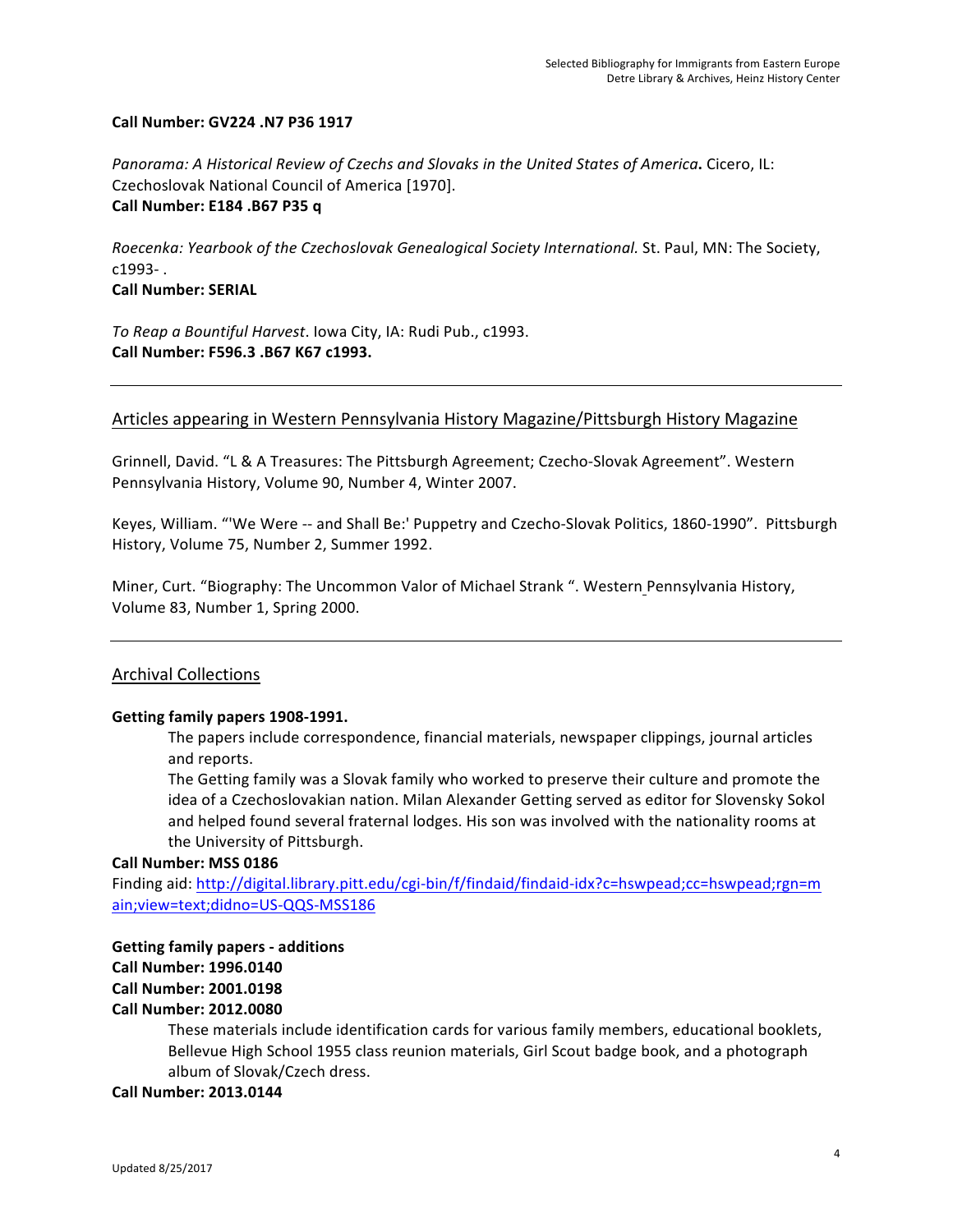This addition to the Getting Family papers and photographs consist of materials related to Norma Cibula Getting including newspaper clippings, her high school and college education, household ledger book, cookbook, and activities and organizations in which she was a part. Also included in this addition are materials related to Milan P. Getting, his employment at Allis-Chalmers and World War II. General family materials include, newspaper clippings, programs from events, general Pittsburgh ephemera, and World War II letters from Lt. Leonora V. Cibula, an Army Nurse Corps, while she was in England & France and a 1946 letter to Milan from Pvt. Henry Landsfeld, stationed in Frankfurt.

# **Hungarian Americans**

# Library Materials

Bridging Three Worlds: Hungarian-Jewish Americans, 1848-1914. Amherst, MA University of Massachusetts Press, c1991. **Call Number: DS135 .H9 P47 1991** 

Contents and Addresses of Hungarian Archives: with Supplementary Material for Research on German Ancestors from Hungary. Minneapolis, MN: E.R. Brandt, 1993. **Call Number: CD1170 .B73 1993 q**

*Educational Curriculum Kit[s]/ Hungarian Ethnic Heritage Study of Pittsburgh. Pittsburgh: American* Hungarian Educators' Association, 1981. **Call Number: F160 .H95 H936**

Golden Jubilee of Saint Elias Hungarian Greek Catholic Church: Homestead, Pennsylvania, September 21, 1958. Homestead, PA: the Church, 1958. **Call Number: BX738 .M963 S137 F469 f**

Handy Guide to Hungarian Genealogical Records**.** Logan, UT: Everton Publishers, c1980. **Call Number: CS563 .S93 q** 

*Herend: Traditional Craftsmanship in the 20<sup>th</sup> Century. Veszprem: F. Szelenyi House on behalf of the* Herend Porcelain Manufactory, 2004. **Call Number: NK4210 .H45 H45 2004 f**

The Hungarian Classroom in the Cathedral of Learning, University of Pittsburgh. Pittsburgh: University of Pittsburgh Press, 1942. **Call Number: LD6012 .N277 H936**

*The Hungarians in America, 1583-1974: A Chronology & Factbook. Dobbs Ferry, NY: Oceana Publishers,* 1975. **Call Number: E184 .H95 S997** 

*Magyarok Amerikaban: az Amerikai Magyarsag Tortenete, 1583-1926*. Cleveland, OH: Szabadsag Kiadasa, 1927.

*.*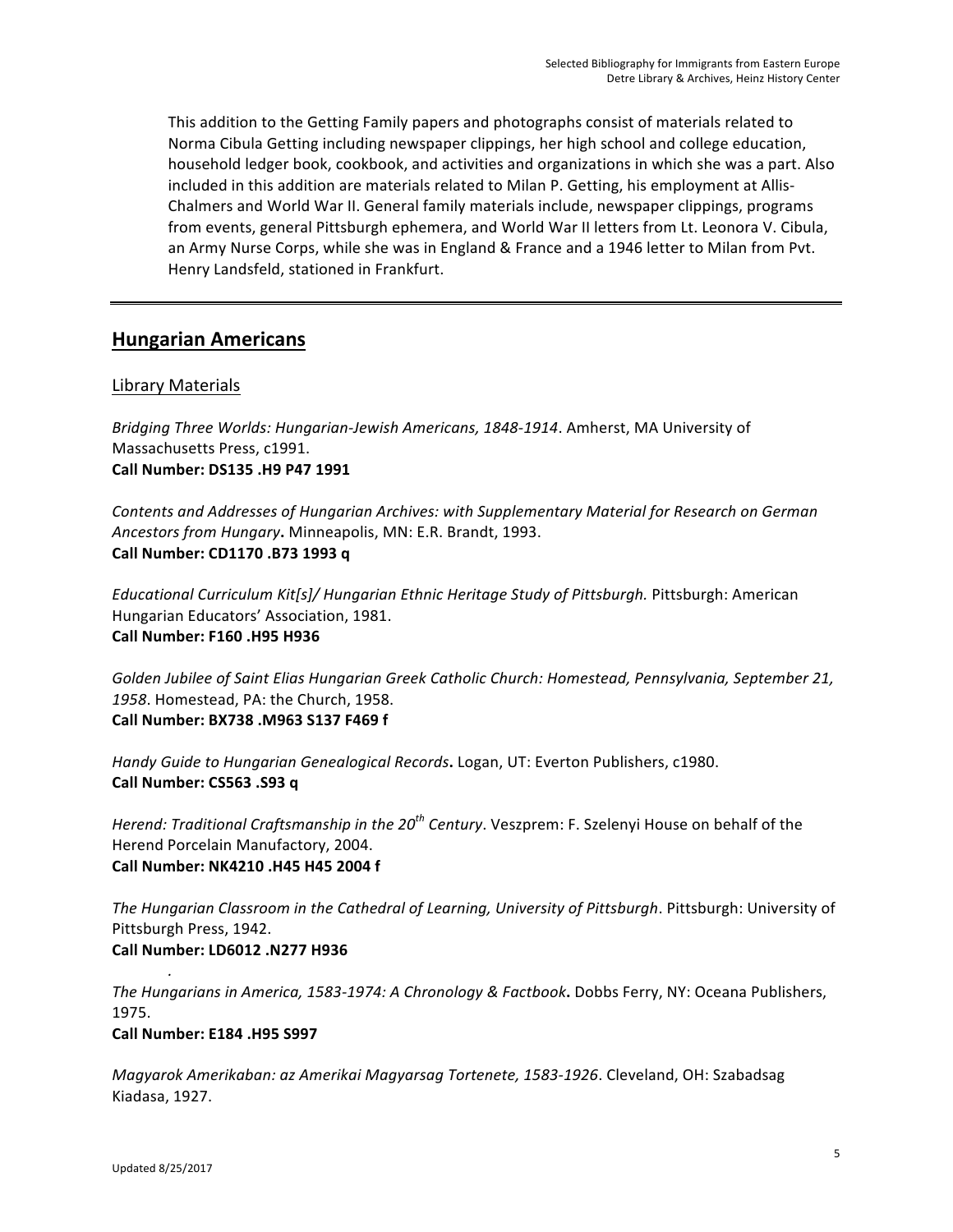### **Call Number: E184 .H95 M2**

## *Nevek=Shemot=Names***.** Jerusalem: Szol A Kakas Mar; New York: Beate and Serge Klarsfeld Foundation, [1990?-<2005?>] **Call Number: DS135 .H9 N48 1992 f**

## Articles appearing in Western Pennsylvania History Magazine/Pittsburgh History Magazine

Marchbin, Andrew A. "The History of the American Hungarian Reformed Church by Sandar Kalassay". The Western Pennsylvania Historical Magazine, Volume 20, Number 4, December 1937.

Marchbin, Andrew A. "Hungarian Activities in Western Pennsylvania". The Western Pennsylvania Historical Magazine, Volume 23, Number 3, September 1940.

Reutter, Clifford J. "The Puzzle of a Pittsburgh Steeler: Joe Magarac's Ethnic Identitiy". The Western Pennsylvania Historical Magazine, Volume 63, Number 1, January 1980.

Vardy, Steven B. "Louis Kossuth: A Celebrated, Disillusioned Hungarian Revolutionary's Visit to Pittsburgh in 1852". Western Pennsylvania History, vol. 91, no. 1, Spring 2008.

## Archival Collections

#### Homestead Hebrew Congregation - Rodef Shalom records 1901-1991.

Records include financial ledgers, record books, meeting minutes, bills and receipts, correspondnece and photographs documenting the congregation's finances and individual congregants through collection, donation and cemetery records.

#### Call number: MSS 0107

Finding aid: http://digital.library.pitt.edu/cgi-bin/f/findaid/findaid-idx?c=hswpead;cc=hswpead;rgn=m ain;view=text;didno=US-QQS-MSS107

#### **Homestead Hebrew Congregation oral histories and transcripts 1955 [manuscript]**

This collection consists of interviews, some of them transcribed, with members of the congregation. The interviews were done after the closing of the synagogue through a project of the Western Pennsylvania Jewish Archives.

#### **Call number: CSS 0004**

## Homestead Hebrew Congregation photograph 1924 [photograph]

This collection consists of one photograph of the Homestead Hebrew Congregation Choir, 1924. **Call number: PFF 0028**

#### **Mollie Brunwasser collection 1884-2006, 1950-1975 (bulk)**

The Mollie Brunwasser Collection, housed in five boxes, is divided into two series. The first series consists of diaries, amounting to 43 volumes. In addition to the 43 volumes, there are 3 unbound diaries that do not specifically state the order in which they fall within the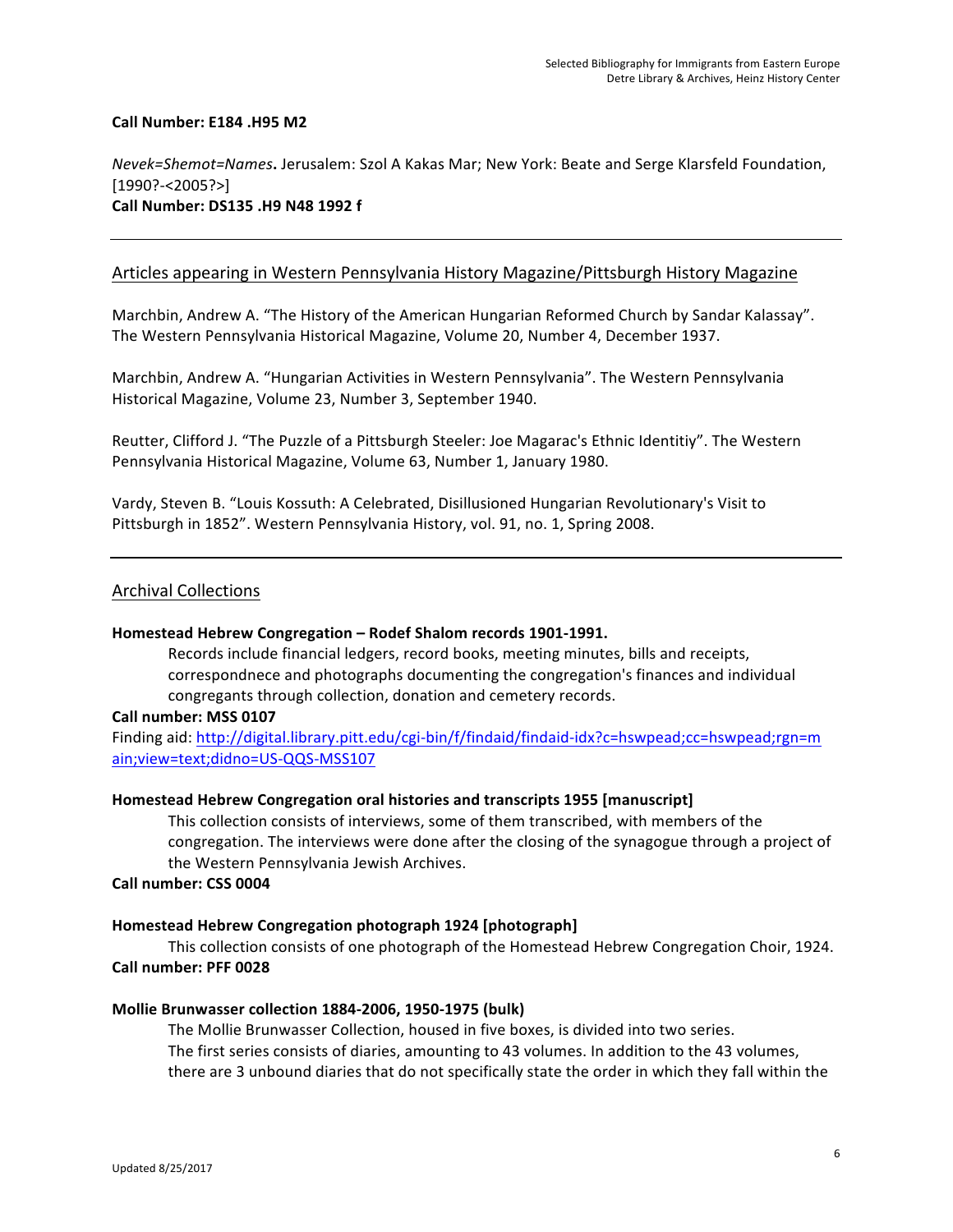rest of the volumes. However, with the sequential numbering of each diary entry, the unbounded diaries appear to follow after volume 57.

The second series contains a Brunwasser family history completed by History Center staff and accompanying research notes. The diaries appear to have been written, based on dates and events in the entries, between the early 1950s and mid-1970s. The books are a mix of autobiography, family history, transcripts of correspondence between family members, copies of newspaper articles and books, and sketches. Stamps, correspondence, photos and mementos have been glued into the pages of the diaries as well. In the early volumes, M.B. vividly recounts her childhood in turn of the century Pittsburgh, depicting the residents and businesses of the various neighborhoods she lived in as a child. She describes life in the Jewish community, as well as interactions between her family and Irish, Polish, and Chinese immigrants. Based on conversations with her father and uncles, M.B. also traces the history of the Brunwasser family and writes of the history of Jews in Pittsburgh. The entries occasionally include contemporaneous accounts of life in Pittsburgh, some of which reflect on changes the city went through during the early years of Renaissance I. The later volumes contain many pages of verbatim copies of published material, including newspaper articles and books. The collection contains only volumes 1-22, 41-57, and the 3 unbound diaries, suggesting that some of the books were never transferred to the History Center.

The second series is comprised of a family history of Albert H. Brunwasser (A.H.B.), M.B.'s nephew, as well as accompanying research notes. Jennifer Kaye and Kerin Shellenbarger of the Heinz History Center worked on the project between 2004 and 2006, using M.B.'s diaries as their primary source of information. The family history covers the Brunwassers as well as the family of A.H.B's mother, the Goldbergs. This series contains notes, photocopied census records, newspaper articles, and obituaries, as well as correspondence from Arthur Brunwasser, A.H.B.'s cousin, which documents his own genealogical research efforts.

## **Call number: MSS 0502**

Finding aid: http://digital.library.pitt.edu/cgi-bin/f/findaid/findaid-idx?c=hswpead;cc=hswpead;rgn=m ain;view=text;didno=US-QQS-MSS502

#### Samuel W. Davis papers 1820-1914.

Papers include diaries, a book of sermons, correspondence, essays and other sundry items. The bulk of the materials are diaries kept by Samuel Davis from 1868 to 1914, documenting his daily activities, along with general discussion of 19th and early 20th century life in the region.

#### **Call number: MSS 0017**

Finding aid: http://digital.library.pitt.edu/cgi-bin/f/findaid/findaididx?c=hswpead;cc=hswpead;rgn=main;view=text;didno=US-QQS-MSS17

# **Moldovan Americans**

## Library Materials

*Jewish Roots in Ukraine and Moldova: Pages from the Past and Archival Inventories. Secaucus, NJ:* Miriam Weiner Routes to Roots Foundation; New York, NY: YIVO Institute for Jewish Research, c1999. **Call Number: DS135 .U4 W45 1999 f**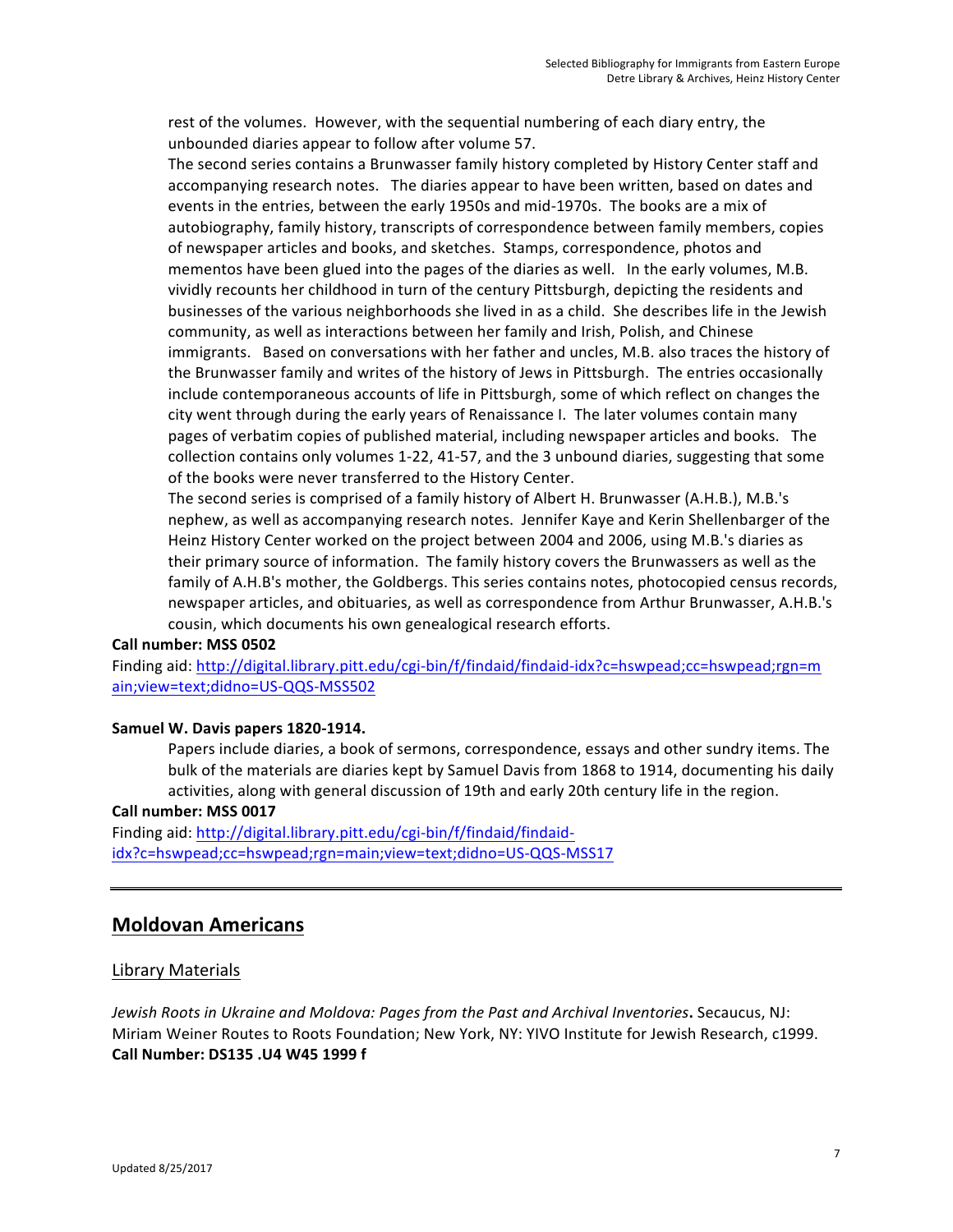*Rumania! Rumania!: family finder: Jewish family names and ancestral towns in yesterday's Banat, Transylvania, Maramures, Wallachia, Bessarabia, Bukovina, Moldavia, Dobruja and today's Romania, Moldo.* 

**Call Number: SERIAL**

# **Romanian Americans**

# Library Materials

*Historical Anniversary Album: A Survey of the Romanian Orthodox Episcopate of America and its Parishes in the United States and Canada*. Jackson, Michigan: The Romanian Orthodox Episcopate of America, 1979.

**Call Number: BX738 .R7 R758 q**

The Romanians in America, 1748-1974: A Chronology & Factbook. Dobbs Ferry, NY: Oceana Publishers, 1975.

# **Call Number: E184 .R8 W499**

*Rumania! Rumania!: family finder: Jewish family names and ancestral towns in yesterday's Banat, Transylvania, Maramures, Wallachia, Bessarabia, Bukovina, Moldavia, Dobruja and today's Romania, Moldo.* 

**Call Number: SERIAL**

# Archival Collections

## **Marks Family papers 1905-2001 (bulk 1946-1949) [manuscript]**

This collection provides a detailed record of the of effort of one American family to provide assistance to family members whose lives in Romania were severely disrupted in the aftermath of World War II. The collection is stored in one archival box and consists of seven folders with contents arranged in approximately chronological order. Correspondence makes up the bulk of the collection, with some news clippings, deeds, receipts, and handwritten notes.

## **Call Number: MSS 1006**

Finding aid: http://digital.library.pitt.edu/cgi-bin/f/findaid/findaid-idx?c=hswpead;cc=hswpead;rgn=m ain;view=text;didno=US-QQS-MSS1006

# **Russian Americans**

# **Library Materials**

*Russian Embassies to the Georgian Kings (1589-1605).* Cambridge [Eng]: Published for the Hakluyt Society at the University Press, 1970. **Call Number: G161 .H156 2d ser., no. 138-139**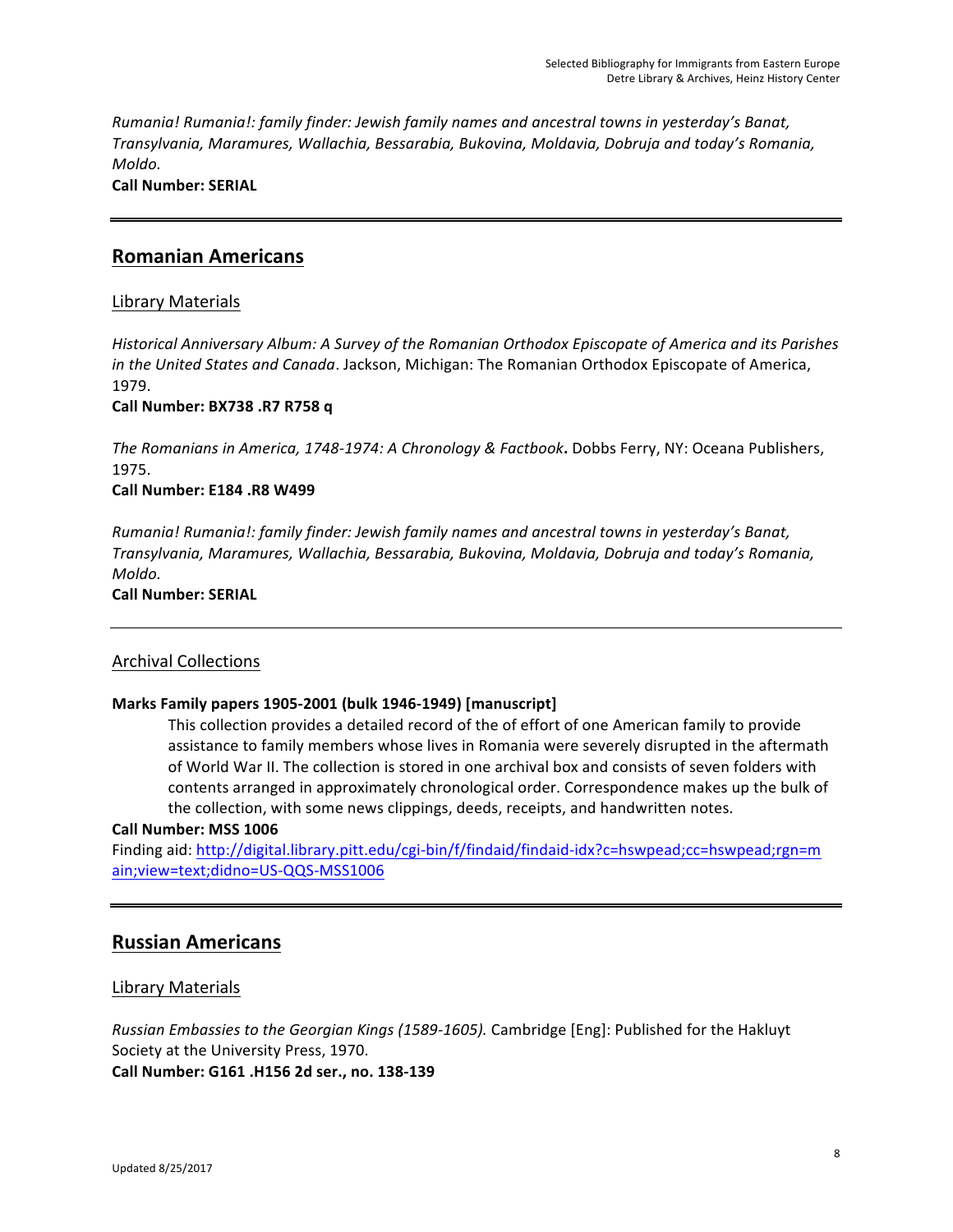Beider, Alexander. *A Dictionary of Jewish Surnames from the Russian Empire.* Teaneck, NJ: Avotaynu, Inc., c1993.

# **Call Number: CS3010 .B43 1993 f**

*Memoirs of the Empress Catherine II., written by herself, with a preface by A. Herzen. Tr. From the French*. New York: D. Appleton, 1859. **Call Number: DK170 .A14 1859a CASE d**

*Centennial: 1908-2008.* Rankin: St. Michael the Archangel Orthodox Church, 2008. **Call Number: BX 498 .R3 S35 2008 q**

Gitelman, Zvi Y. A Century of Ambivalence: the Jews of Russia and the Soviet Union, 1881 to the Present. New York: Schocken Books: Distributed by Pantheon Books, c1988. **Call Number: DS135 .R9 G444 1988 f**

Kohl, J.G. Russia and the Russians, in 1842. Philadelphia: Carey and Hart, 1843. **Call Number: DK25 .K79 1843**

Labaume, Eugene. A Circumstantial Narrative of the Campaign in Russia, Embellished with Plans of the *Battles of the Moskwa and Malo-Jaroslavits*. Hartford: Published by Silas Andrus and by E. Peck & Co., Rochester, N.Y., 1817. **Call Number: DC235 .L2 1817**

*Migration from the Russian Empire: Lists of Passengers Arriving at the Port of New York. Baltimore:* Genealogical Pub. Co., c1995-. **Call Number: E184 .R9 M54 1995**

The Russians in America: A Chronology & Fact Book. Dobbs Ferry: Oceana, 1977. **Call Number: E184 .R9 R969**

Weiss, Isadore. *Looking Back: the Russian Revolution through the Eyes of a Jewish Child. Bloomington:* AuthorHouse, c2009. **Call Number**: **DS135 .R9 W44 2009 q**

# Articles appearing in Western Pennsylvania History Magazine/Pittsburgh History Magazine

Gazarik, Richard. "Pittsburgh's Famous Forgotten Radical". Western Pennsylvania History, Volume 97, Number 4, Winter 2014.

Rubin, Lois. "Disappointed Expectations: An Immigrant Arrives in Western Pennsylvania". The Western Pennsylvania Historical Magazine, Volume 59, Number 4, October 1976.

Shore, Jack. "A Pittsburgh Family's Siberian Chapter in Russian History". Pittsburgh History, Volume 75, Number 4, Winter 1992-1993.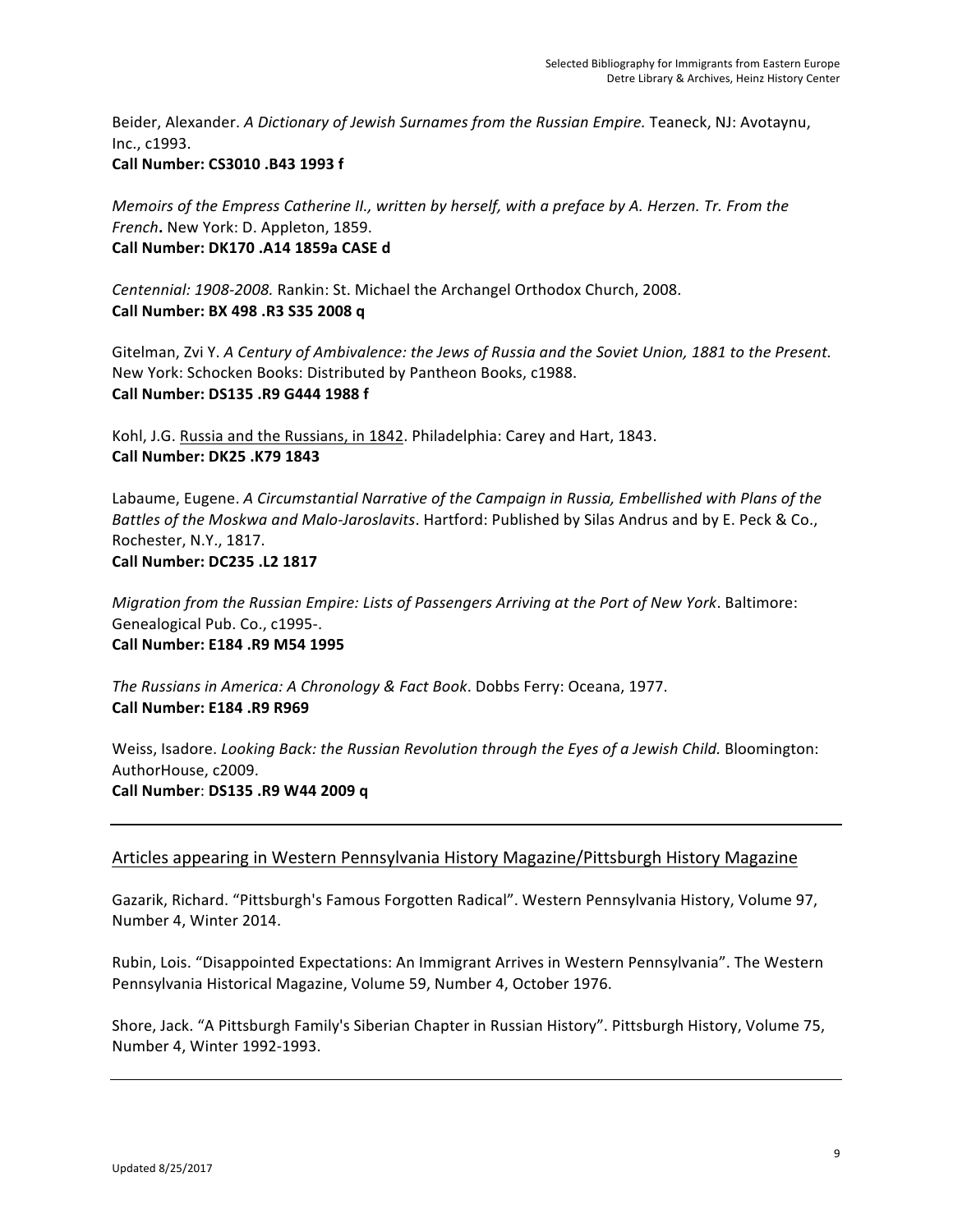# Archival Collections

**Gilbert Wilson photographs from Russia and Versailles, 1926. Call Number**: **2011.0064**

## Louis Green papers, 1981.

Includes a transcription of Green's memoirs describing his life as a Jewish refugee during World War I.

## **Call Number**: **2002.0278**

# Schedrin Reunion records 1986-1989.

These papers include publicity materials relating to a reunion in 1986 and an upcoming reunion in 1989 of Jews from Schedrin, a town in Russia. Along with these publicity papers is a news article from the Jewish World, a Palm Beach, Fla. paper.

**Call Number**: **MFF 0265**

# **Slovak Americans**

# Library materials

*50th Anniversary: Slovak Civic Federation of Allegheny County fiftieth anniversary, 1937-1987.* Pittsburgh: Slovak Civic Federation of Allegheny County, 1987. **Call Number**: **F160 .S64 S56 1987 q**

1862-1962 Sokol Centennial Festival, June 24, 1962, Pittsburgh, Pennsylvania. S.I.: s.n., 1962? **Call Number**: **GV461 .S5 1962 q**

Alexander, June Granatir. *The Immigrant Church and Community: Pittsburgh's Slovak Catholics and* Lutherans, 1880-1915. Pittsburgh: University of Pittsburgh Press, c1987. **Call Number**: **F160 .S64 A273**

Alzo, Lisa A. *Slovak Pittsburgh*. Charleston: Arcadia Pub., c2006. **Call Number**: **F160 .S64 A5 2006**

American Slovak Day: Kennywood Park. Pittsburgh: Western Pennsylvania Slovak Association, 1923-. **Call Number: F160.1 .S64 A512 q**

Baumgarten, R. Vladimir. *The National Slovak Society: 100 Year History, 1890-1990*. Pittsburgh: The Society [1990]. **Call Number**: **E184 .S64 B38 1990**

Bozova, Jana. *Drevene Kostoliky v Okoli Bardejova*=Wooden Churches in the Vicinity of Bardeiov. Bardejov: Sajancy, 1997. **Call Number**: **NA5995 .S542 B373 1997**

*Fraternally yours, Zenska jednota*. Cleveland: First Catholic Slovak Ladies Association.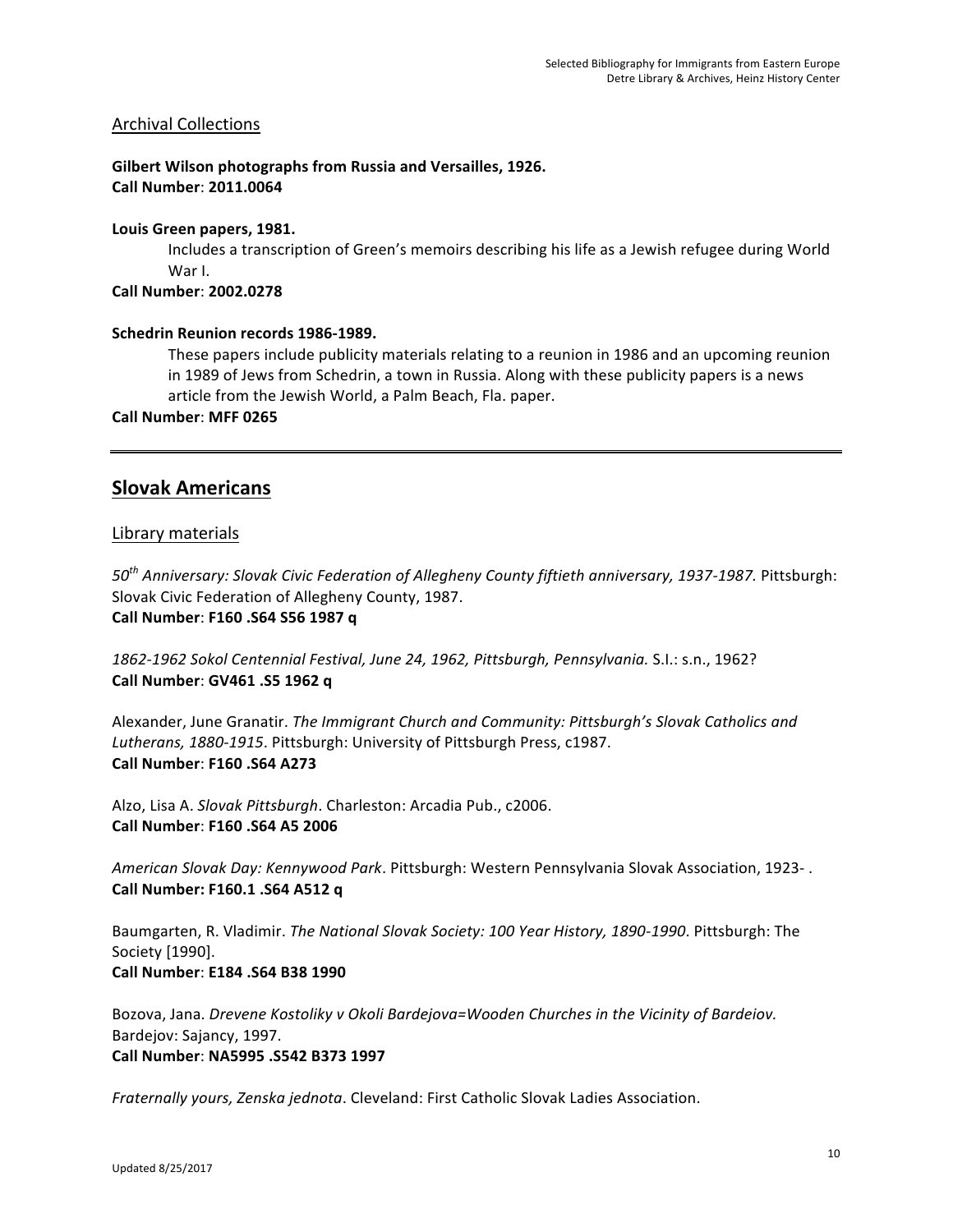# Holdings: 1991 **Call Number: SERIAL**

Getting, Milan. AmerickGi SlovGaci a vGyvin Toeskoslovenskej my Tslienky v Rokoch 1914-1918. Masaryktown, Fla?: SlovenskaGa telecviTcnGa jednota Sokol v Amerike, 1933. **Call Number**: **E184 .S67 G4 q**

Getting, Milan. PamFatnGik: TelocviTcnej Slovenskej Jednoty Sokol. Trenton: LiterGarny VGybor T.S.J.S., 1910.

**Call Number**: **AY86 .P3 S4 1910 long**

Good Shepherd=Dobry Pastier. Middletown: Slovak Catholic Federation. **Call Number**: **E184 .S64 G6**

Jason, Sonya. *Icon of Spring*. Pittsburgh: University of Pittsburgh Press, c1993. **Call Number**: **F157 .J4 J2 1993**

Kalendar=Almanac. Pittsburgh: National Slovak Society of the USA. **Call Number**: **AY76 .N232 q**

Kuklis-Kunovsky, Pavel. *Ako je na Slovensku?: z Vlastnych Skusenosti Napisal a Vydal v Mesiacis Juni 1940 v* Pittsburghu, Pa., U.S.A. Pittsburgh: Narodne Noviny, [1940?] **Call Number**: **DB679.3 .K8**

Kushner, Jozef A. Slovaci Katolici Pittsburghskeho Biskupstva. Passaic: Slovensky Katolicky Sokol, 1946. **Call Number**: **BX1418 .P58 K8 1946**

Magocsi, Paul R. *Carpatho-Rusyn Studies: An Annotated Bibliography*. New York: Garland, 1988-. **Call Number**: **Z2483 .M211 f**

Magocsi, Paul R. *The Rusyns of Slovakia: An Historical Survey*. Boulder: East European Monographs; New York: Distributed by Columbia University Press, 1993. **Call Number**: **DB2742 .R8 M3413 1993**

Markovych, Pavlo. *Rusyn Easter Eggs from Eastern Slovakia*. Wien: Braumuller, 1987. **Call Number**: **E184 .S64 M345**

*National Convention, 19p-s.* Pittsburgh: First Catholic Slovak Ladies Association of the United States of America. **Call Number**: **E184 .S64 F522 q**

*News and highlights.* Pittsburgh: Slovak Heritage Association. Holdings: 1997-1999; 2005-2015- Spring; 2016- Summer, Fall **Call Number: SERIAL**

*ObradnGik NGarodnGeho slovenskGeho spolku v SpojenGych TstGatoch AmerickGych*. Pittsburg: TlaT cou P.V. Rovnianek, 1906. **Call Number**: **E184 .S64 O3 1906 d**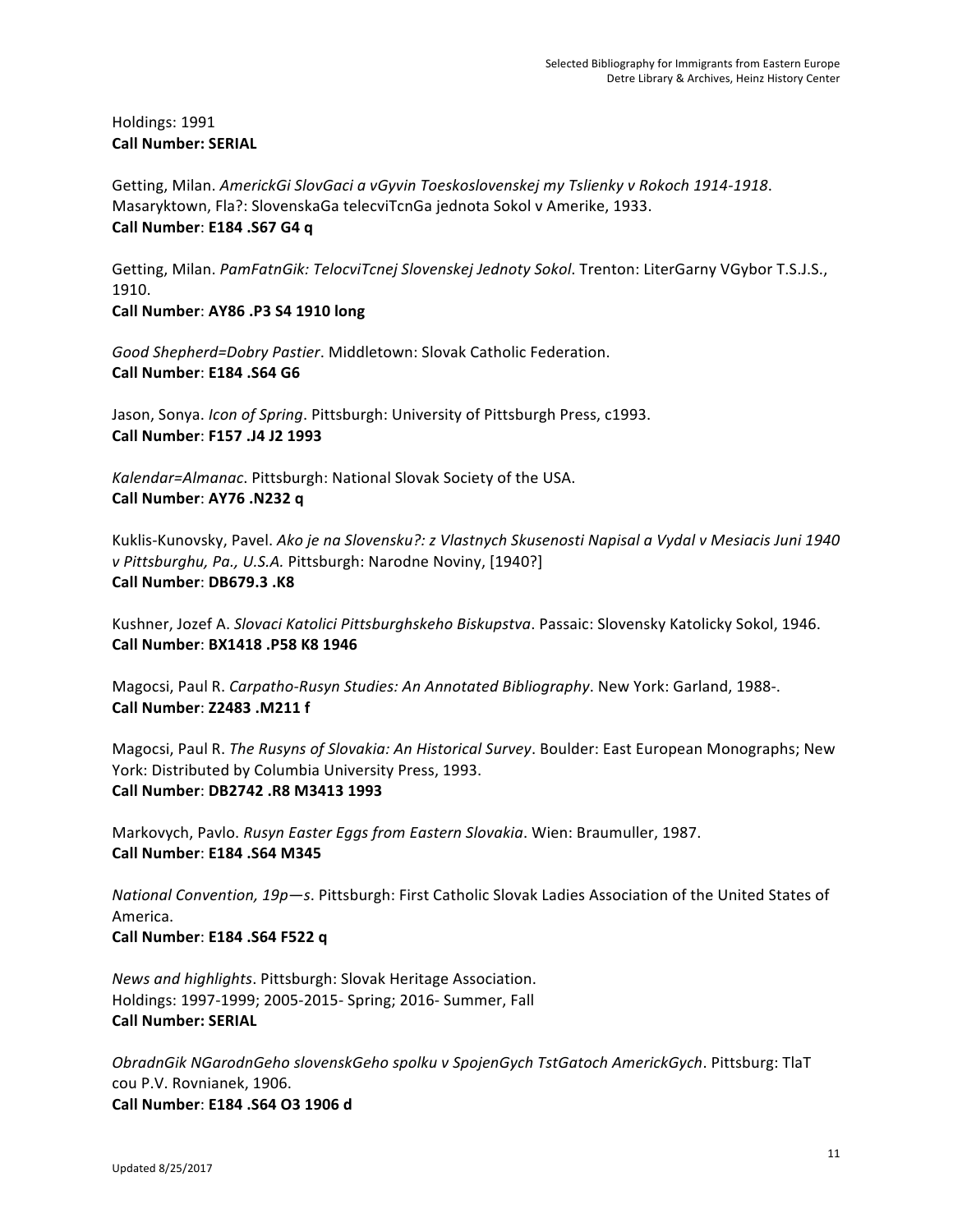Oresick, Lawrence. Circ Slovakia Greek Catholic Church records, 1783-1949. Pittsburgh: Cathedral Publishing, 1996. **Call Number**: **BX500 .S5 O7 1996 q**

Pamatnica. Passaic: Slovak Catholic Sokol Printery. **Call Number**: **GV203 .S569 f**

Pamatnica k zlatemu jubilee New Yorksheo Sboru s.t.j.s. a 45. Vyroeciu Sboru Venca Sokola, N.Y. *Slovenskej Telocviecnej Jednoty Sokol, USA*. Perth Amboy: Tlaecou Slovenskeho Sokola, 1943. **Call Number**: **E184 .S64 P26 1943**

Panorama: A Historical Review of Czechs and Slovaks in the United States of America. Cicero: Czechoslovak National Council of America [1970]. **Call Number: E184 .B67 P35 q**

Pisch, Onderej. *Sbirka Peredioh Moravskeno a Uhersko-Slovenskeho Ornamentu*. V Olomouci: R. Promberger, 1902. **Call Number**: **NK1401 .C94 D43 1902 fff**

*Sbornik sokolsky*. Pittsburgh: Tlaecou Amer. Slov. Novin., 1909-. Holdings: 1913-1914; 1923-1924; 1926; 1930-1931 **Call Number: SERIAL**

Skodacek August Adolph. Slovak Lutheran Liturgy: Past and Present. Akron?, 1968. **Call Number**: **BX8067 .A1 S55**

XI. Slet and Gymnastic Meet of the Slovak Gymnastic Union Sokol in U.S.A.: in conjunction with the XVIII *Convention, June 29, 30, and July 1, 2, 1950, New York City; Slet Manual. Perth Amboy: Slovensky Sokol,* 1950.

**Call Number**: **GV583 .E43 1950.**

*Slovak Heritage Festival: University of Pittsburgh.* Pittsburgh: University of Pittsburgh Slovak Club, 1991-. **Call Number**: **F160.1 .S64 A513 q**

*Slovakia for the World*. Bratislava: Peas Pub., c1994. **Call Number**: **HG5470.4 .A3 S56 1994 f**

*Slovaks in America: a Bicentennial Study*. Middletown: Slovak League of America, 1978. **Call Number**: **E184 .S64 S593** 

Slovenka. Chicago: Tatra Printing and Pub. Co., 1940-Holdings: 1940 **Call Number: SERIAL**

*Slovensko*. Martin: Osveta, 1983. **Call Number**: **DB2713.2 .S56 1983 f**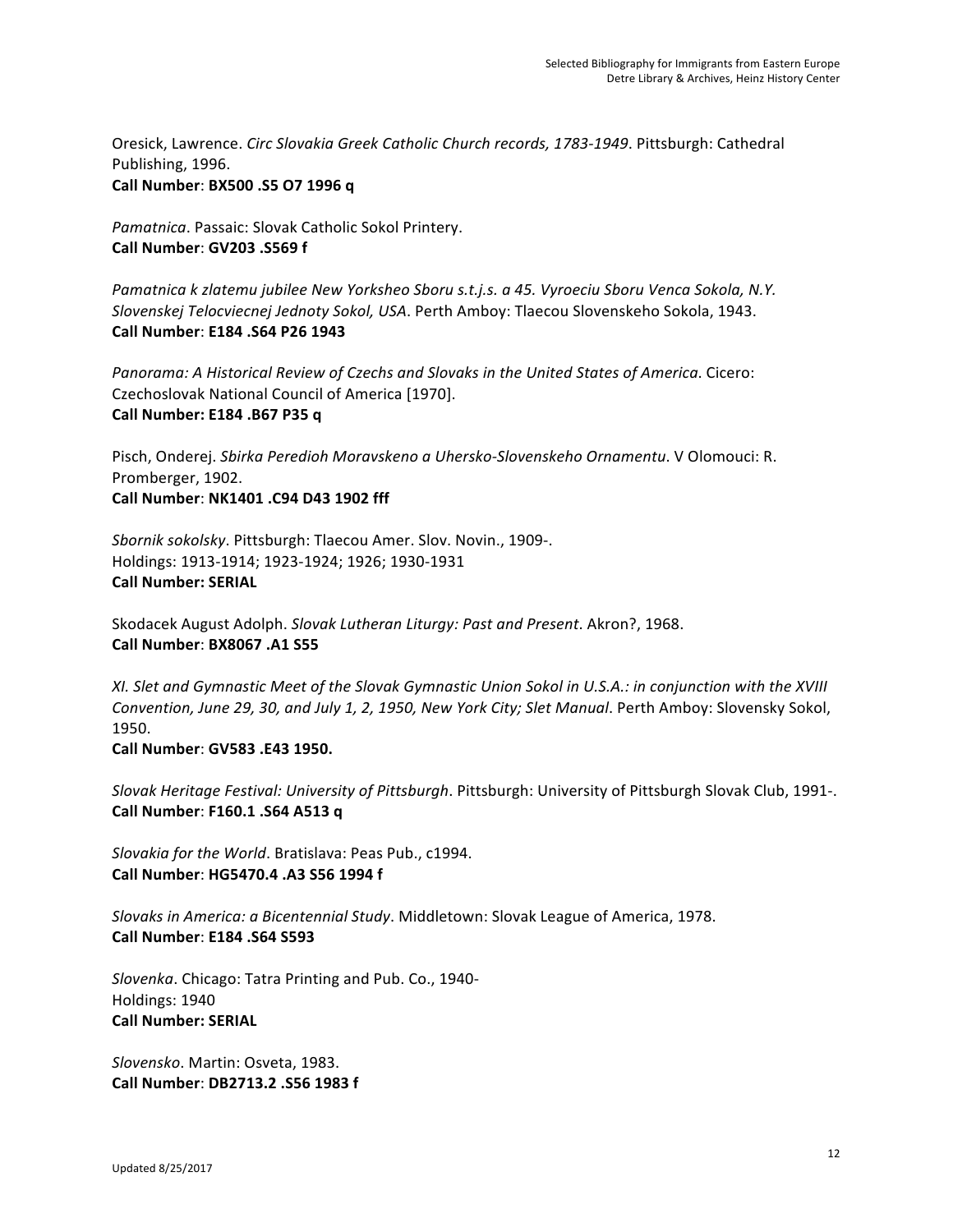Souvenir Book. Middletown: Jednota Printery. **Call Number**: **BX1407 .S3 F522 q**

*Souvenir Book: 29<sup>th</sup> Nat'l Gymnastic Track and Field Meet and 23<sup>rd</sup> National Convention. Passaic: Slovak* Catholic Sokol Printery, 1979. **Call Number**: **GV203 .S568 1979 f**

Stolarik, M. Mark. *Slovaks in Canada and the United States, 1870-1990: Similarities and Differences.* Ottawa: University of Ottawa, 1992. **Call Number**: **E184 .S64 S76 1992**

Visitation Parish (Mt. Pleasant, Pa.) 100<sup>th</sup> Anniversary, 1893-1993. Mount Pleasant: The Parish [1993]. **Call Number: BX1418 .M68 V57 1993**

Zlata Kniha Slovenska: Jubilejny Sbornik. Bratislava: Novy Svet, 1929. **Call Number**: **DB679 .Z5 f**

# Articles appearing in Western Pennsylvania History Magazine/Pittsburgh History Magazine

Alzo, Lisa A. "Telling Stories: Bring Your Family Tree to Life". Western Pennsylvania History, Volume 87, Number 3, Fall 2004.

Katrencik, Joseph. "Villages". Pittsburgh History, Volume 77, Number 3, Fall 1994.

# Archival Collections

## Getting family papers 1908-1991.

The papers include correspondence, financial materials, newspaper clippings, journal articles and reports.

The Getting family was a Slovak family who worked to preserve their culture and promote the idea of a Czechoslovakian nation. Milan Alexander Getting served as editor for Slovensky Sokol and helped found several fraternal lodges. His son was involved with the nationality rooms at the University of Pittsburgh.

#### **Call Number: MSS 0186**

Finding aid: http://digital.library.pitt.edu/cgi-bin/f/findaid/findaid-idx?c=hswpead;cc=hswpead;rgn=m ain;view=text;didno=US-QQS-MSS186

# **Getting family papers - additions Call Number: 1996.0140 Call Number: 2001.0198 Call Number: 2012.0080**

These materials include identification cards for various family members, educational booklets, Bellevue High School 1955 class reunion materials, Girl Scout badge book, and a photograph album of Slovak/Czech dress.

## **Call Number: 2013.0144**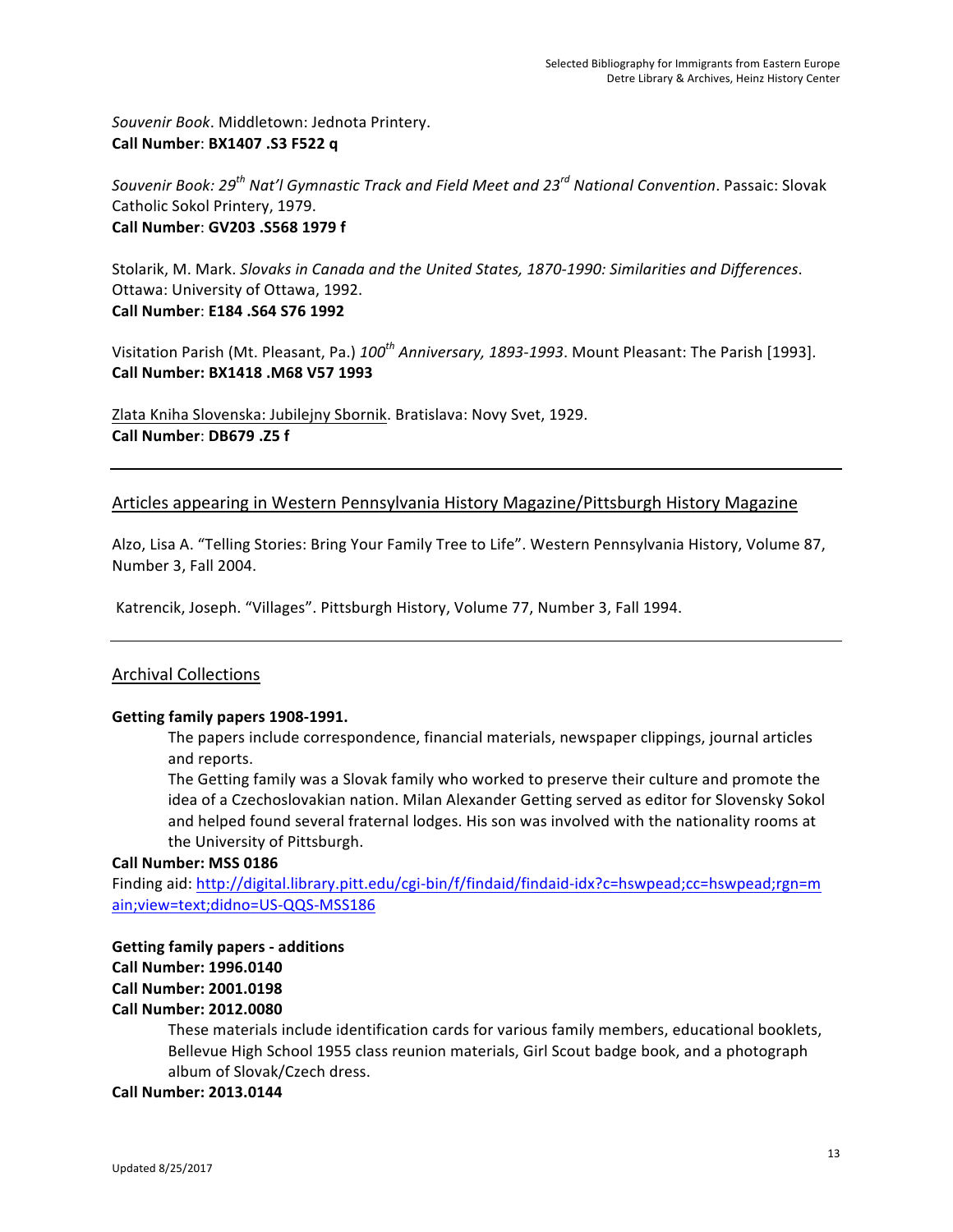This addition to the Getting Family papers and photographs consist of materials related to Norma Cibula Getting including newspaper clippings, her high school and college education, household ledger book, cookbook, and activities and organizations in which she was a part. Also included in this addition are materials related to Milan P. Getting, his employment at Allis-Chalmers and World War II. General family materials include, newspaper clippings, programs from events, general Pittsburgh ephemera, and World War II letters from Lt. Leonora V. Cibula, an Army Nurse Corps, while she was in England & France and a 1946 letter to Milan from Pvt. Henry Landsfeld, stationed in Frankfurt.

# Katrencik family photographs, c1940-1960. **Call Number: 1995.0163**

## Katrencik family photographs, 1945-1972.

Collection has photographs of all family occasions including holidays and vacations. **Call Number: 1997.0406**

# Photographs and negatives of funeral in Lyndora, Pa. and funeral in Slovakia, c1930. **Call Number: 1995.0002**

#### **Pittsburgh Oral History Project 1974.**

Audio tapes include oral history interviews with African-Americans, Poles, Serbs, Slovaks and Ukrainians who worked in the steel industry during the twentieth century. Interviews cover topics such as demographics, immigration/migration, family history, urbanization, prohibition, unionization and other labor issues.

#### **Call Number**: **CSS 0001**

Finding aid: http://digital.library.pitt.edu/cgi-bin/f/findaid/findaid-idx?c=hswpead;cc=hswpead;rgn=m ain;view=text;didno=US-QQS-CSS1

# Program of a testimonial banquet honoring Joseph T. Senko, as 2008 Fraternal Societies of Greater Pittsburgh, Fraternalist of the Year, held Saturday April 5, 2008 at the Radisson Hotel in Greentree

The Fraternal Societies of Greater Pittsburgh (a non-profit, mutual aid organization that insures members and their families) is made up of 21 fraternal benefit societies representing over 1.1 million members. The total insurance in force of the member societies is more than 4.5 billion dollars. Ten of the societies have their national headquarters in the Pittsburgh area. This is the most of any city in the United States. Judge Francis Taptich was elected the first president in 1943, and the current president is Robert Lawrence, as of 2008.The honoree, Joseph T. Senko has been a resident of Pittsburgh since his birth in 1935. Both of Joe's parents immigrated to the United States for Slovakia in the early 1900s. Joe is the youngest of seven children, he and his wife Albina, who is also a native of Slovakia are married 52 years, and are the parents of six children. After graduating from Duquesne University in accounting and getting his Master from Robert Morris University he is a member of Beta Gamma Sigma (national business honor society) and Beta Alpha Psi (national accounting honor society). After graduating he worked for the Internal Revenue Service, then went with an international accounting firm, before starting his own accounting firm, which he owned for 29 years. He is now associated with the public account firm of McKeever Varga and Senko. Recipient of many accounting awards and volunteer in many organizations, including being appointed Slovak Honorary Council (the Pittsburgh area has the largest number of Slovak-Americans in the country). Mr. Senko formed a non-profit organization Western Pennsylvania Slovak Cultural Association in 1997, and has been the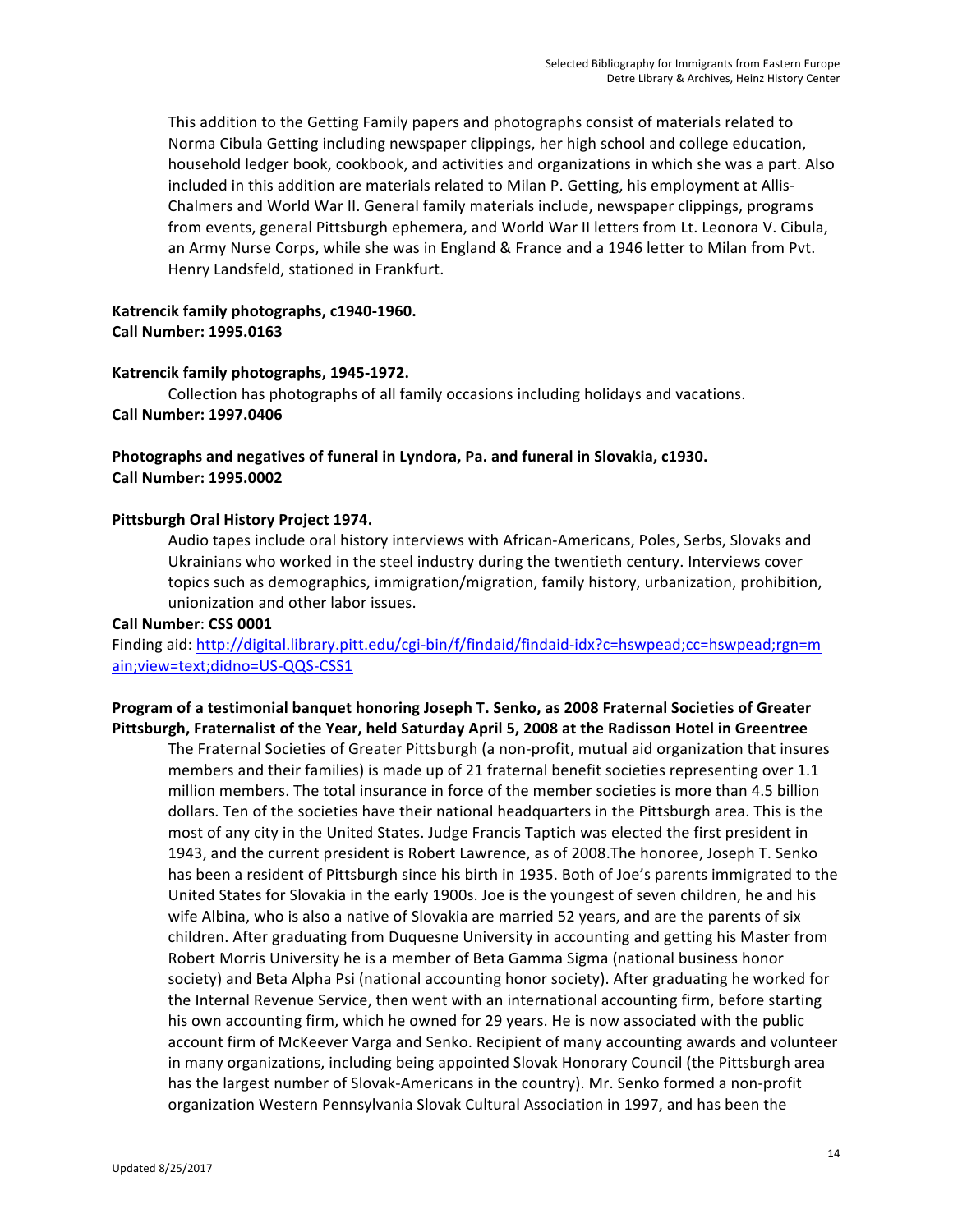Executive Director since its inception. During the past 10 years the Association has hosted 70 cultural events. There are more that 36 advertisements praising Joe Senko.

## **Call Number**: **2008.0166**

### Samuel W. Davis papers 1820-1914.

Papers include diaries, a book of sermons, correspondence, essays and other sundry items. The bulk of the materials are diaries kept by Samuel Davis from 1868 to 1914, documenting his daily activities, along with general discussion of 19th and early 20th century life in the region.

#### Call number: MSS 0017

Finding aid: http://digital.library.pitt.edu/cgi-bin/f/findaid/findaididx?c=hswpead;cc=hswpead;rgn=main;view=text;didno=US-QQS-MSS17

# **Schank family materials and 4 Slovak prayer books. Call Number**: **1997.0026**

## **Slovak Civic Federation collection undated.**

The collection consists of materials related to the Slovak Civic Federation including a postcard of the building, an article, flyer, and photograph.

**Call Number**: **2013.0116**

## **Slovak miscellaneous materials. Call Number**: **1996.0136**

## **Western Insurance Company of Pittsburgh policy register 1918-1942**

The Western Insurance Co. was apparently contracted by a Slovak fraternal organization to provide coverage. Contains lists of names and payments.

#### **Call Number**: **MFF 2974**

Western Pennsylvania Sokol papers and photographs, including stamps and handbill. **Call Number: 2004.0125**

# **Ukrainian Americans**

## Library materials

16<sup>th</sup> Anniversary Reunion Convention. Pittsburgh: Ukrainian Orthodox League of the U.S.A., 1963. **Call Number: BX738 .U4 T5 1963 q**

20<sup>th</sup> Anniversary Reunion Convention. Pittsburgh: Ukrainian Orthodox League of the U.S.A., 1967. **Call Number: BX738 .U4 T5 1967 q**

22<sup>nd</sup> Anniversary Convention of the Ukrainian Youth's League of North America, Inc.: Welcome to Pittsburgh, Steel City of the World. Pittsburgh: Ukrainian Youth's League of North America, 1977. **Call Number: E184 .U5 U5 1955 q**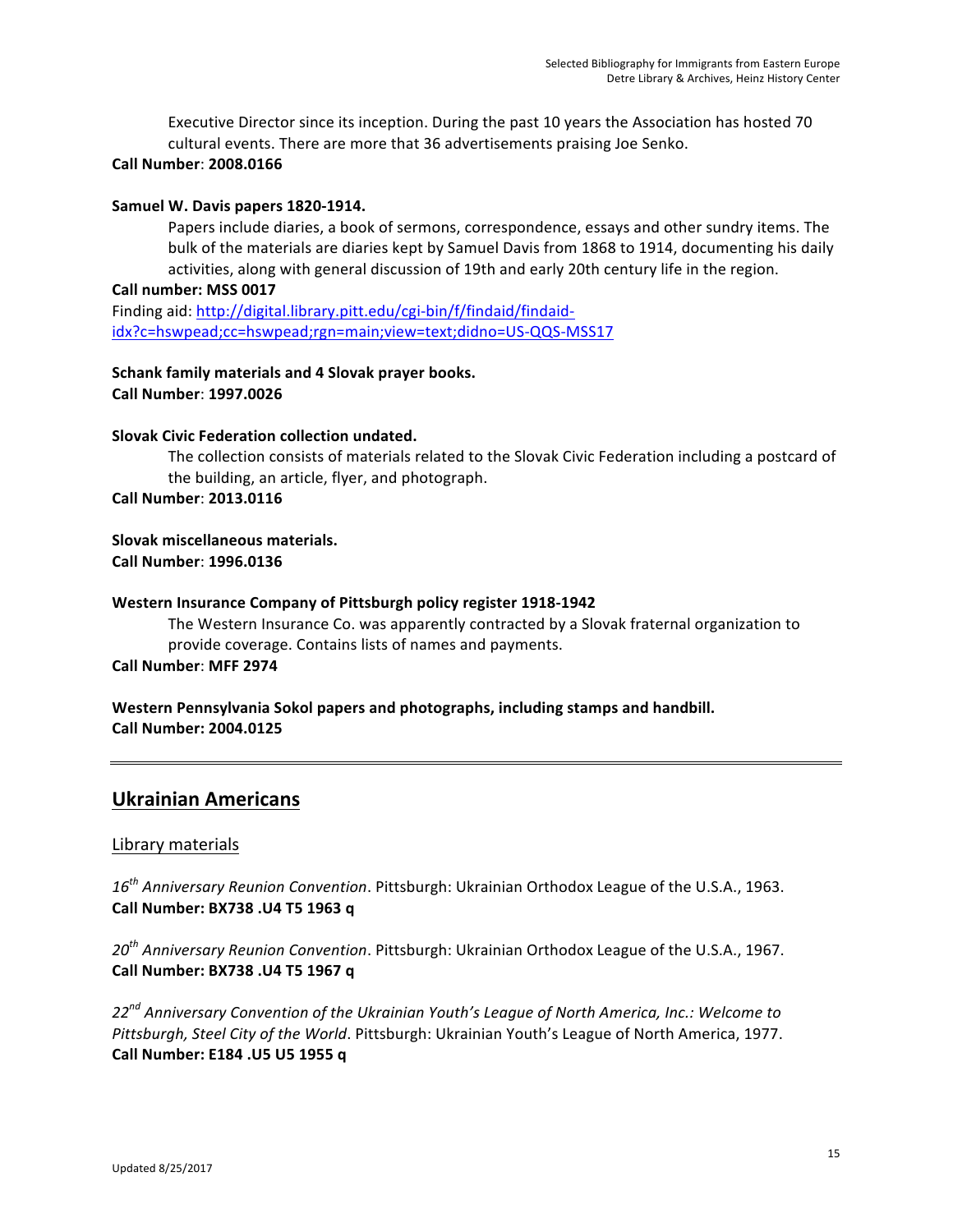30<sup>th</sup> Anniversary Convention. Pittsburgh: Ukrainian Orthodox League of the United States of America, 1977.

# **Call Number: BX738 .U4 T5 1977 q**

Anastazievsky, Walter. *A Select Index to Svoboda, Official Publication of the Ukrainian National* Association, Inc., A Fraternal Association. St. Paul: Immigration History Research Center, University of Minnesota, 1990 <1994>.

**Call Number: PN4885 .U4 Z9733 1990 Suppl. v.1 q**

*Centennial of Ukrainian Settlement in Pittsburgh=Sto-richeila Ukrainskoho Poselenneila v Pitsburshchyni*. Pittsburgh: Pittsburgh Ukrainian Festival Committee, 1982. **Call Number: F160 .U5 U35 1982 q**

Davis, Susan Glickman. *From Popelnya to Pittsburgh: the Deaktor Family*. Scarsdale: Alan Steinfeld, c2009.

**Call Number: CS71 .D275 D3 2009 q**

Diamond Jubilee: 1904-1979. Ford City: St. Mary's Ukrainian Catholic Church. **Call Number: BX4603 .F699 S146 q**

Farley, Marta Pisetska. *Festive Ukrainian Cooking*. Pittsburgh: University of Pittsburgh Press, c1990. **Call Number: TX723.3 .F232 1990**

Gregorovich, Andrew. Ukraine and Ukrainian Canadians: Books for High School, College and Public *Libraries*. Toronto: Ucrainica Research Institute, 1979. **Call Number: Z2514 .U5 G72 1979**

Haluszczak, Stephen P. Ukrainians of Western Pennsylvania. Charleston: Arcadia Pub., c2009. **Call Number: F160 .U5 H3 2009**

Jelinek, Yeshayahu A. *The Carpathian Diaspora: the Jews of Subcarpathian Rus' and Mukachevo, 1848-*1948. Boulder: East European Monographs; New York: Distributed by Columbia University Press, 2007. **Call Number: DS135 .C96 R88513 2007**

Kronik, Aleksander. *Some Archival Sources for Ukrainian-Jewish Genealogy*. Teaneck: Avotaynu, c1997. **Call Number: DS135 .U4 K76 1997 q**

Kuropas, Myron B. *The Ukrainian Americans: Roots and Aspirations, 1884-1954*. Toronto; Buffalo: University of Toronto Press, c1991. **Call Number: E184 .U5 K798 1991**

Magocsi, Paul R. *Carpatho-Rusyn Studies: An Annotated Bibliography*. New York: Garland, 1988-. **Call Number: Z2483 .M211 f**

Markovych Pavlo. Rusyn Easter Eggs from Eastern Slovakia. Wien: Braumuller, 1987. **Call Number: E184 .S64 M345**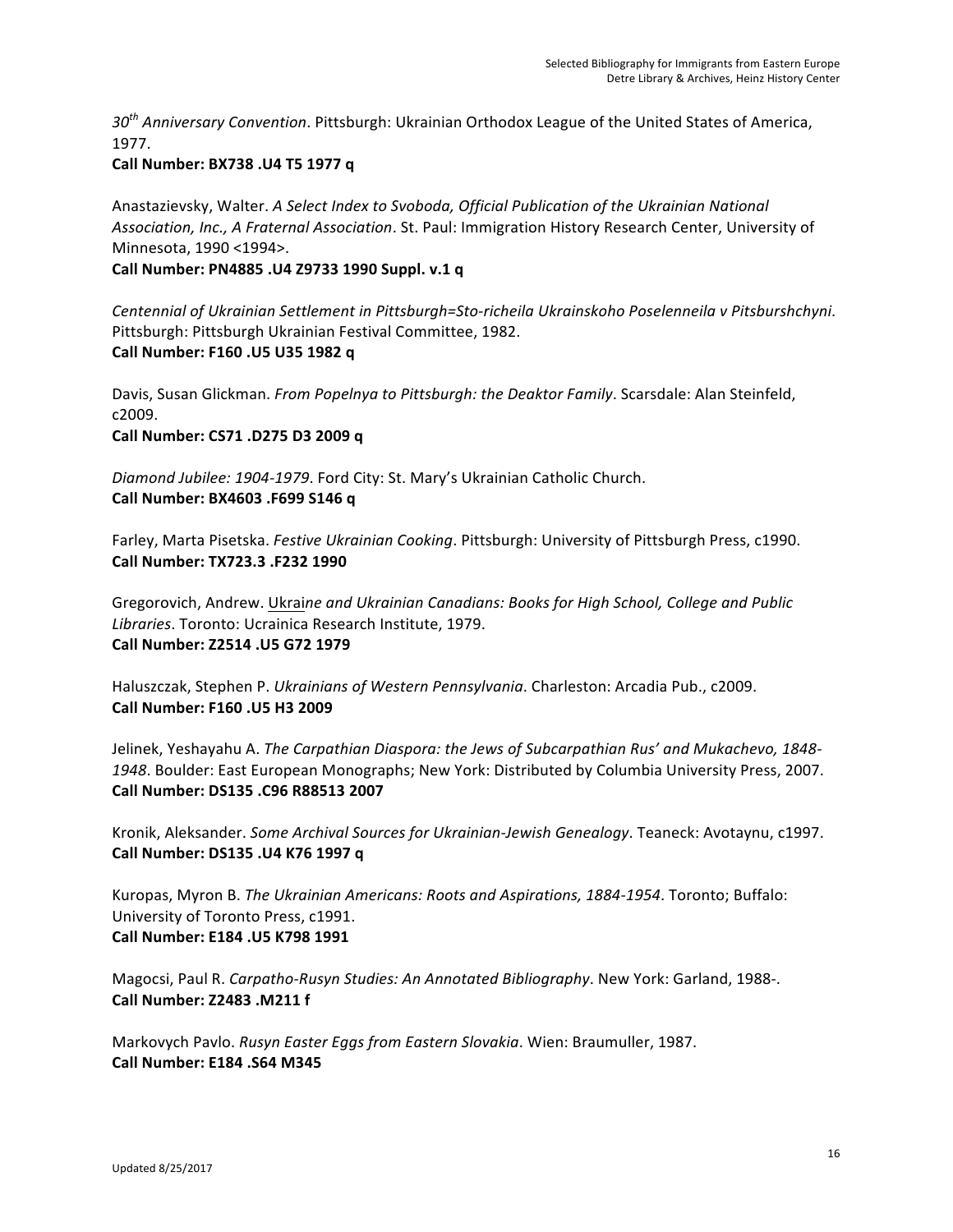Misko, Louise. *An Analysis of Political Activities and Attitudes of Pittsburgh Ukrainians Relative to* Achieving Independence of the Ukraine. Pittsburgh, 1974. **Call Number**: **F160 .U5 M678** 

*Mission Book.* Ford City: St. Mary's Ukrainian Catholic Church, 1935. **Call Number: BX4603 .F699 S146 1935 f**

*One Family in Faith: 40<sup>th</sup> U.O.L. Convention, July 15-19, 1987, SS. Peter & Paul, Carnegie, Pa. Carnegie:* Ukrainian Orthodox League of the United States of America, 1987. **Call Number: BX738 .U4 O8 1987 q**

Pittsburgh Ukrainian Festival. Pittsburgh: University of Pittsburgh, 1989-. **Call Number: F160 .U5 P692**

Roccasalvo, Joan L. *The Plainchant of Southwestern Rus'*. Boulder: East European Monographs; New York: Distributed by Columbia University Press, 1986. **Call Number: ML3082 .R671**

*Rumania! Rumania!: family finder: Jewish family names and ancestral towns in yesterday's Banat, Transylvania, Maramures, Wallachia, Bessarabia, Bukovina, Moldavia, Dobruja and today's Romania, Moldo.* 

**Call Number: SERIAL**

Skirov, V.F. (Vitaliaei Pisetska). *Chernobyl Was ... Tomorrow: A Schocking [i.e. Shocking] Firsthand* Account. Montreal: Presses d'Amerique, c1993. **Call Number: TK1362 .U38 S5713 1993**

Subtelny, Orest. Ukraine: A History. Toronto; Buffalo: Published by the University of Toronto Press in association with the Canadian Institute of Ukrainian Studies, c1988. **Call Number: DK508.51 .S93 1988**

*Ukraine,* 5 Years of Independence. Ukraine: Arc Ukraine, 1996. **Call Number: DK508.12 .U376 1996 f**

Ukrainian Day, 1963: Sunday, August 11, 1963, West View Park. Pittsburgh: United Ukrainian-American Organizations of Western Pennsylvania, 1963. **Call Number: E184 .U5 1963 q**

Ukrainian Day Programme. Pittsburgh: United Ukrainian Organizations of Pittsburgh and Vicinity, 1931-. **Call Number: E184 .U5 U6 q**

Ukrainian Directory of Greater Pittsburgh. Pittsburgh: Ukrainian Technological Society, 1986-. **Call Number: F160 .U5 T255 q**

Ukrainian Freedom Rally: 50<sup>th</sup> Anniversary of the Ukrainian National Republic, Carnegie Music Hall, *January 28, 1968*. Pittsburgh: [s.n.], 1968. **Call Number: E184 .U5 U5 1968**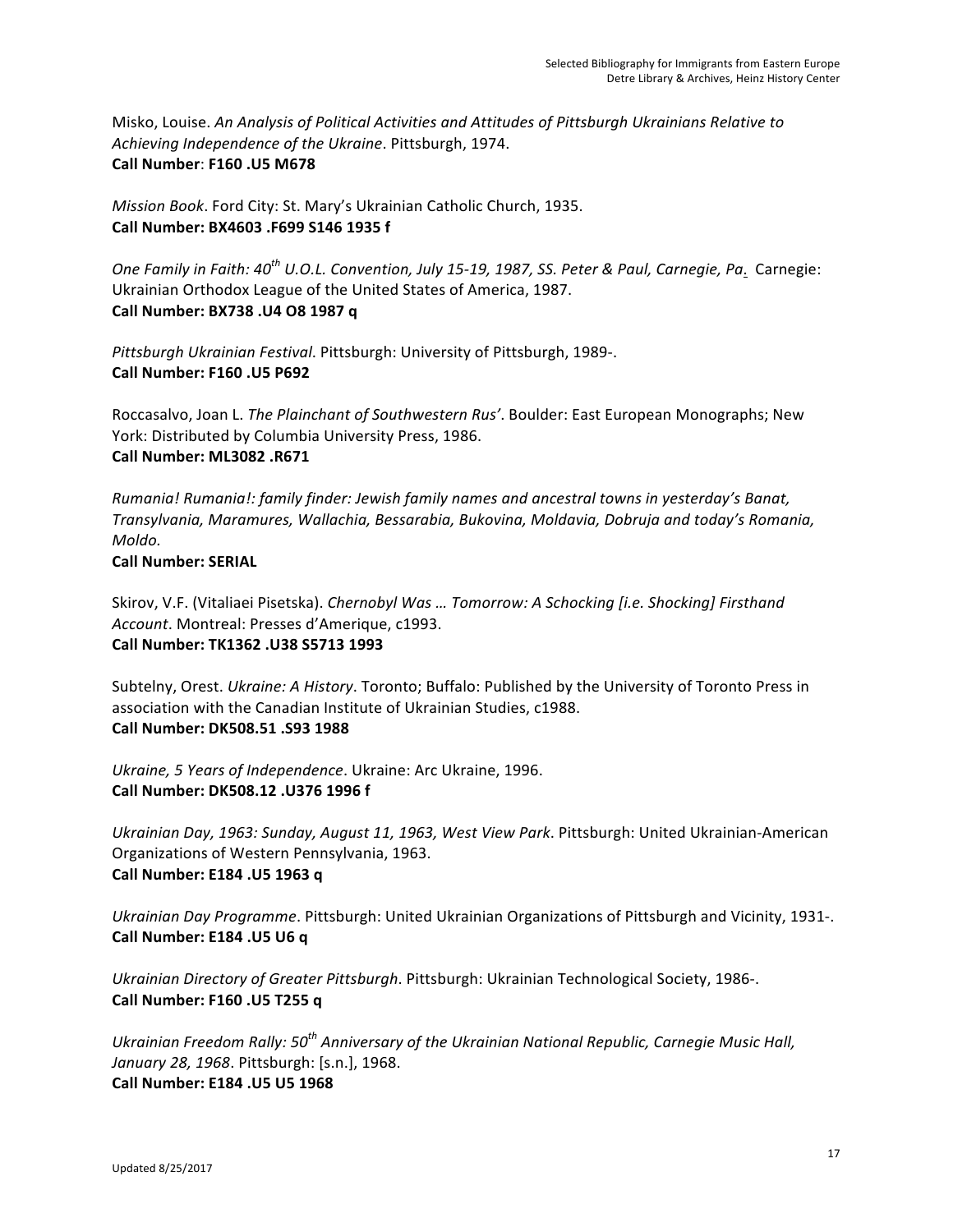Ukrainian Orthodox Church Camp Dedication: June 25, 1978. Pittsburgh: the Church, 1978. **Call Number: BX738 .U44 U43 1978 q**

Ukrainian Orthodox Day: Commemorating 980<sup>th</sup> Anniversary of Christianity in Ukraine, Sunday, July 28, 1968, West View Park. Pittsburgh: Pittsburgh Deanery, 1968. **Call Number: BX738 .U44 U4 1968 q**

*The Ukrainians in America, 1608-1975: A Chronology & Fact Book. Dobbs Ferry: Oceana Publications,* 1976.

# **Call Number: E184 .U5 U35**

Ukrainians in Pennsylvania: A Contribution to the Growth of the Commonwealth. Philadelphia: Ukrainian Bicentennial Committee-Philadelphia, 1976. **Call Number: F160 .U5 U35**

Weiner, Miriam. Jewish Roots in Ukraine and Moldova: Pages from the Past and Archival Inventories. Secaucus: Miriam Weiner Routes to Roots Foundation; New York: YIVO Institute for Jewish Research, c1999.

# **Call Number: DS135 .U4 W45 1999 f**

Wynne, Suzan F. *Finding Your Jewish Roots in Galicia: A Resource Guide*. Teaneck, Avotaynu, c1998. **Call Number: CS878 .G35 W96 1998 f**

*Yearbook of the Greek Catholic Union of the U.S.A. Munhall: Greek Catholic Union of the U.S.A.* **Call Number: AY76 .G79 q** 

Zoloto-Jubilejnyj kalendar' Greko Kaft. Sojedinenija v S.S.A.: najsiaelaenijsa braterska Greko kaftolieceska *organizacija v Ameriki: hod izdanija XLVII: 1942. Munhall: Jubilejno-kalendarnij komitet, 1942.* **Call Number: HS1538 .G7 Z86 1942**

# Articles appearing in Western Pennsylvania History Magazine/Pittsburgh History Magazine

Halich, Wasyl and McCreer, Emillie. "Notes and Documents. Ukrainians in Western Pennsylvania". The Western Pennsylvania Historical Magazine, Volume 18, Number 2, June 1935

McDevitt, Bette. "Neighborhood Stories: Ukrainian School Carnegie, Pa." Western Pennsylvania History, Volume 95, Number 1, Spring 2012.

# **Archival Collections**

**Materials on Serbs, Polish and Ukrainians in Pittsburgh. Call Number: 1994.0012**

**Misko family papers 1850-1975**